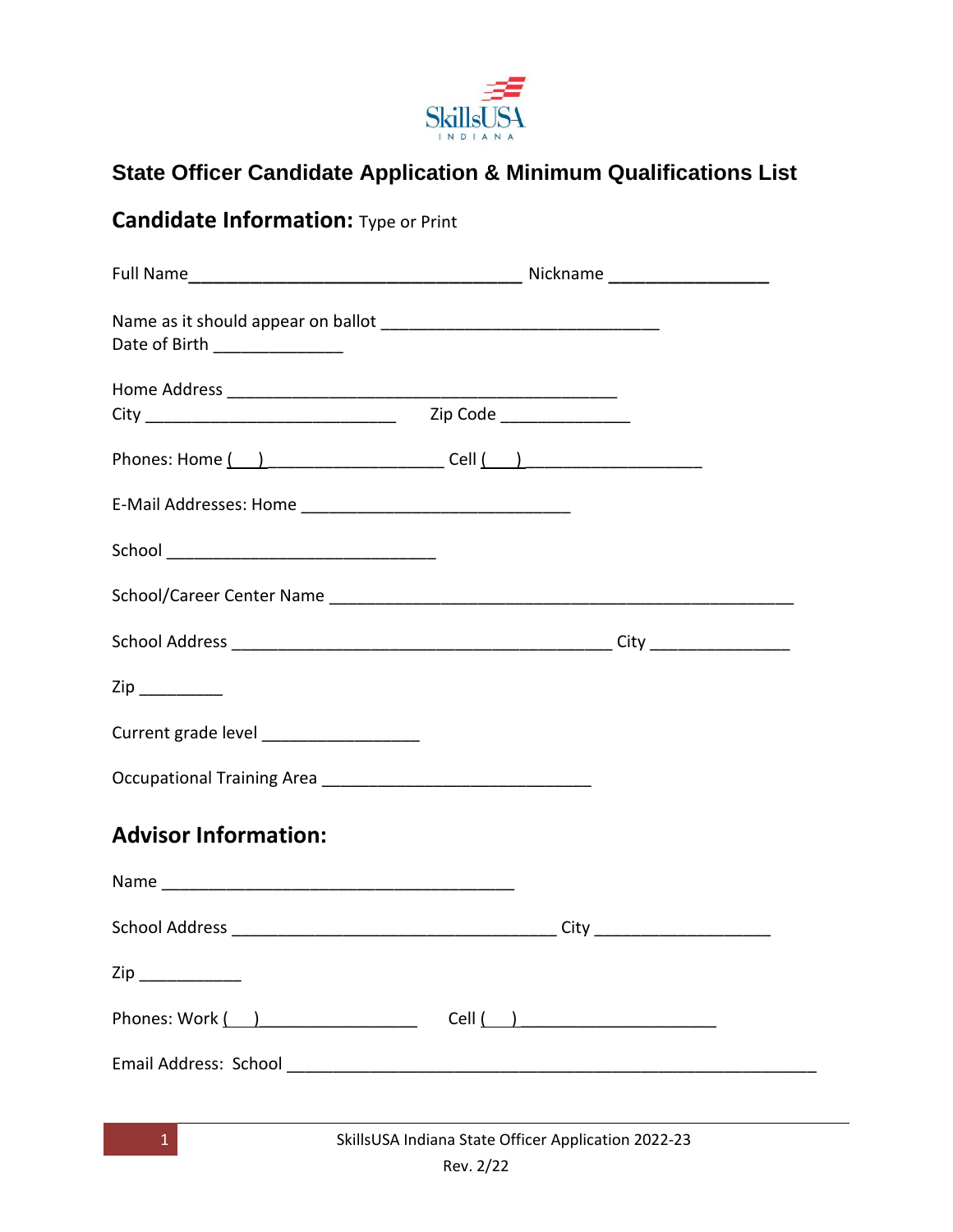### **Minimum Qualifications**

#### **The State Officer candidate:**

- **Has active membership status (membership submitted on or before 12/29/2021 as evidenced by membership roster;**
- **Has endorsement of a parent or guardian, local advisor and local administrator, evidenced by signed statements;**
- **Has at least one full year remaining in a high school CTE trade, industrial, technical or health occupations program;**
- **Has an occupational objective in trade, industrial, technical or health occupations field, and this must be on record;**
- *Must be available* **to represent SkillsUSA Indiana through personal appearances, as required, which could be any of the following: All SkillsUSA Indiana State Officer Meetings, State Officer Training June (3 days), National Leadership & Skills Conference June 2023, July Planning meeting and possible Camp (5 days), Fall Membership Visits (3 days), WLTI September 2022 (5 days), Fall Conference November 2022 (1 day), Legislative Breakfast February 2023(1-2 days); SkillsUSA Indiana Leadership & Skills Conference April 2023 (3 days), monthly virtual calls and others if assigned;**
- **Submit all forms with student, parent and school signatures** *by February 18, 2022*
- **Attendance** *REQUIRED* **at Candidate/PARENT meeting for State Officer candidates. Date and time to be determined.** *A PARENT MUST ATTEND WITH CANDIDATE!*
- **Will respect the nomination, election, and campaign policy restrictions.**
- **Will abide by the decision of the SkillsUSA Indiana Board of Directors regarding any State Officers participation in a contest at the State Leadership and Skills Conference during the year of office.**

**If an officer cannot fulfill his/her officer's duties, he/she will be required to return all items purchased and may be required to refund SkillsUSA for funds that have been spent on their behalf. \_\_\_\_\_\_\_\_\_ (initial)**

**Officers will be required to raise support money that will be used for some of the travel expenses. Any money raised or donated by supporters will not be returned if officer is removed from their duties. \_\_\_\_\_\_\_\_\_\_(initial)**

**\_\_\_\_\_\_\_\_\_\_\_\_\_\_\_\_\_\_\_\_\_\_\_\_\_\_\_\_\_\_\_\_\_\_\_\_\_\_\_\_\_ \_\_\_\_\_\_\_\_\_\_\_\_\_\_\_\_\_\_\_\_\_\_\_\_\_\_ Student Signature** Date

**\_\_\_\_\_\_\_\_\_\_\_\_\_\_\_\_\_\_\_\_\_\_\_\_\_\_\_\_\_\_\_\_\_\_\_\_\_\_\_\_\_\_\_\_ Print Student Name**

**Parent Signature Date** 

**Printed Parent Name Phone Number Phone Number** 



**\_\_\_\_\_\_\_\_\_\_\_\_\_\_\_\_\_\_\_\_\_\_\_\_\_\_\_\_\_\_\_\_\_\_\_\_\_\_\_\_\_\_\_ \_\_\_\_\_\_\_\_\_\_\_\_\_\_\_\_\_\_\_\_\_\_\_\_\_\_\_\_**

**\_\_\_\_\_\_\_\_\_\_\_\_\_\_\_\_\_\_\_\_\_\_\_\_\_\_\_\_\_\_\_\_\_\_\_\_\_\_\_\_\_\_\_ \_\_\_\_\_\_\_\_\_\_\_\_\_\_\_\_\_\_\_\_\_\_\_\_\_\_\_\_\_\_**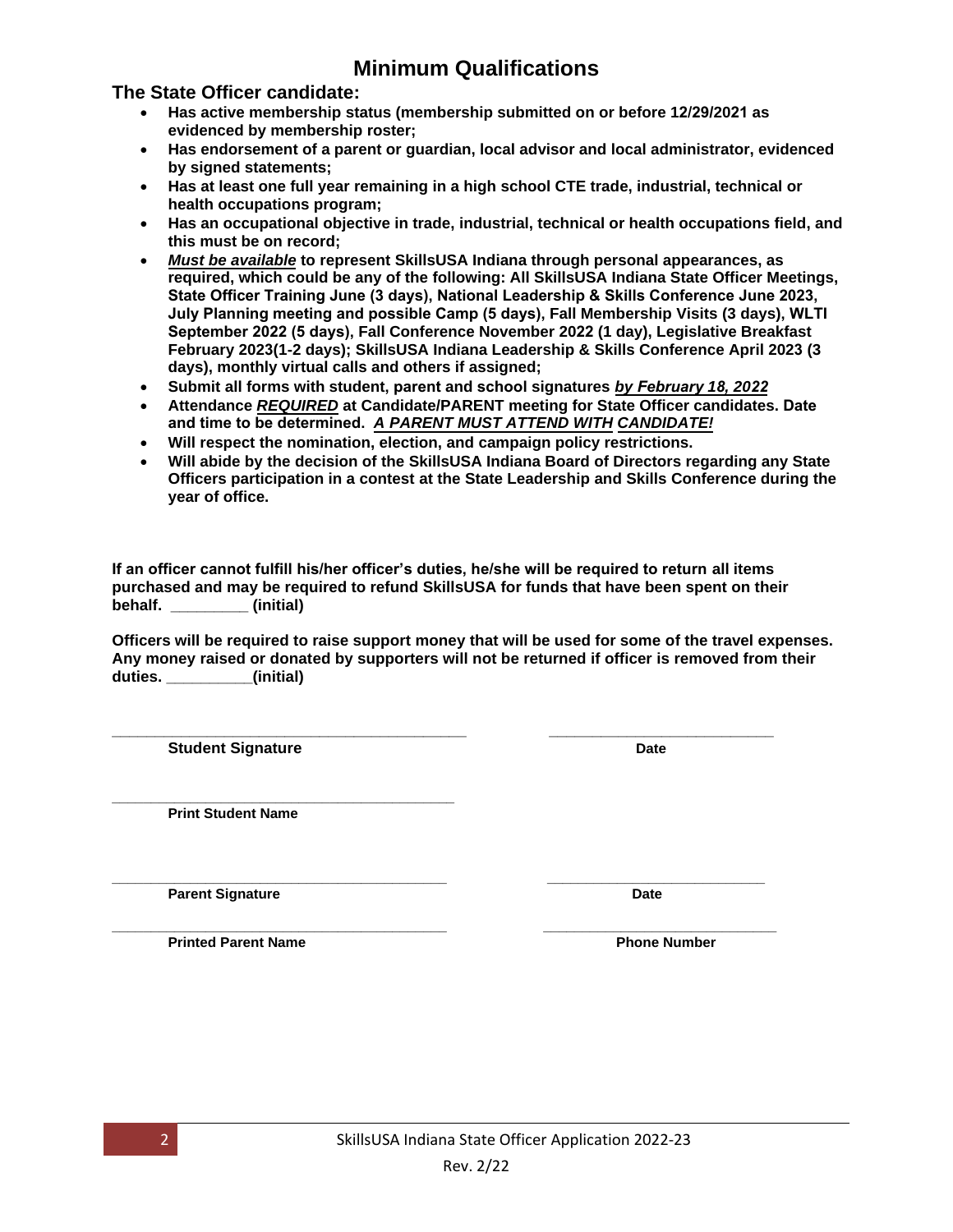### **Required Signatures**

1. *Student Candidate***: I understand that each of the seven State Officer positions has unique responsibilities. Further, I realize that if I am selected by the screening/slating committee to run for office, I will have an opportunity to run for a position (not a specific office) on the officer team. I also understand that I have no guarantee that I will, in fact, become a candidate. After election, officer team members will decide which of them can best lead in the appropriate officer positions. I am willing to serve in any officer position that I may be called upon to serve by my team members.**

**\_\_\_\_\_\_\_\_\_\_\_\_\_\_\_\_\_\_\_\_\_\_\_\_\_\_\_\_\_\_\_\_\_\_\_\_\_\_\_\_\_\_\_\_\_\_\_\_\_\_\_\_\_\_\_\_\_ (Student's Signature)**

2. *Parent/Guardian***: I agree to fully support my/our student for state office in the Indiana Association of SkillsUSA. I also realize that state officer meetings will be scheduled regularly, and I may be called upon to provide transportation and meet other expenses for such meeting, and my student's participation in the organization.**

**\_\_\_\_\_\_\_\_\_\_\_\_\_\_\_\_\_\_\_\_\_\_\_\_\_\_\_\_\_\_\_\_\_\_\_\_\_\_\_\_\_\_\_\_\_\_\_\_\_\_ (Parent/Guardian's Signature)**

3. *Candidate's Advisor***: The student who is a candidate has my full support and endorsement. I am aware that when State Officer meetings are scheduled, I will support the attendance of my student should he/she be elected. I also agree that my student and I will abide by the decision of the screening committee. I certify that the candidate has knowledge of SkillsUSA and has high quality leadership skills.**

**\_\_\_\_\_\_\_\_\_\_\_\_\_\_\_\_\_\_\_\_\_\_\_\_\_\_\_\_\_\_\_\_\_\_\_\_\_\_\_\_\_\_\_\_\_\_\_\_\_\_\_\_\_\_\_\_\_ (Advisor's Signature)**

**4.** *Guidance Officer***: The student who is a candidate has good or above average attendance in all classes. This student will be required to have some prescheduled absences and will miss 8 to 10 school days over the next year due to officer requirements, while being an Indiana SkillsUSA State Officer. Also, the student candidate has a grade point average of a B or 2.5 or above.**

**\_\_\_\_\_\_\_\_\_\_\_\_\_\_\_\_\_\_\_\_\_\_\_\_\_\_\_\_\_\_\_\_\_\_\_\_\_\_\_\_\_\_\_\_\_\_\_\_\_\_\_ (Guidance Officer's signature)**

*5. Principal and/or CTE Director***: I recommend this student as a SkillsUSA Indiana State Officer and endorse his/her high quality of leadership skills. I will give the student approved released time from school for the State Officer screening and, if elected, release time without penalty (missed work to be made up) to fulfill the responsibilities of that position.**

**\_\_\_\_\_\_\_\_\_\_\_\_\_\_\_\_\_\_\_\_\_\_\_\_\_\_\_\_\_\_\_\_\_\_\_\_\_\_\_\_\_\_\_\_\_ (Principal/CTE Director's Signature)**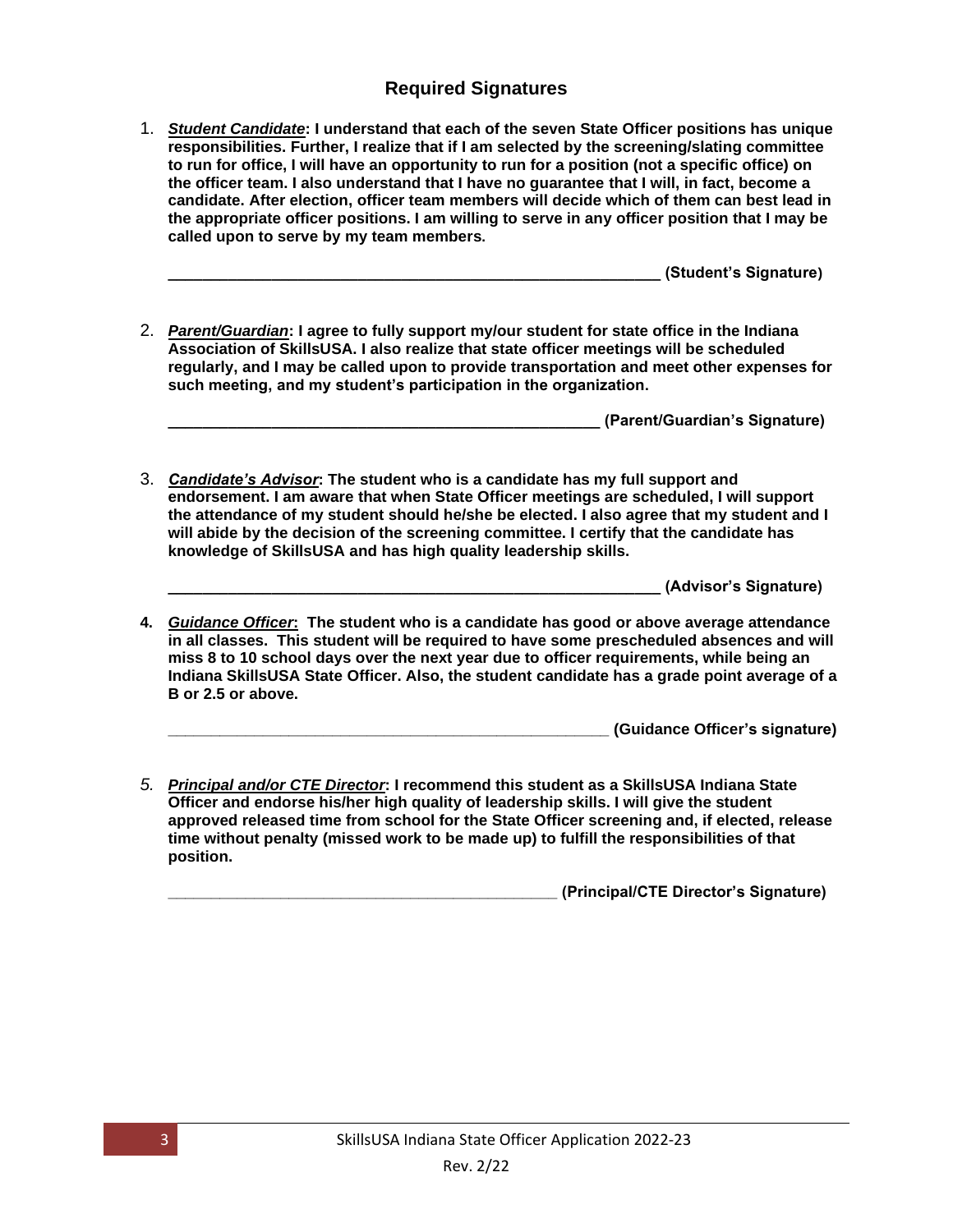### **SkillsUSA Indiana State Officer Conduct Contract**

As a State Officer of **SkillsUSA Indiana**, you have the responsibility to represent all members of the organization. Your conduct must be exemplary at all times while representing the organization and on your personal time. You will have an opportunity to meet students, advisors, administrators, business, industry, and labor representatives during your term of office. Your actions will set a standard for all SkillsUSA members to follow. When you sign this **State Officer Conduct Contract**, it should be with the understanding that your obligations are great, as are the rewards of serving your fellow members. You also will be reaffirming the ideals of **SkillsUSA**.

As a State Officer of **SkillsUSA Indiana**, I agree to adhere to the following rules and regulations:

- 1. I will maintain SkillsUSA active membership status at the career center/school where my SkillsUSA chapter is located, and where I attend classes this year and plan to attend next year.
- 2. I will attend school each day it is in session, unless I am on official SkillsUSA business or ill. I will make up all work missed.
- 3. I will maintain a B or 2.5 grades or above in all my classes.
- 4. I will immediately forfeit my office if I leave school before completing my training program, am suspended or expelled.
- 5. I will not use alcohol beverages and/or illegal drugs, and I will not abuse non-prescription drugs at any time.
- 6. I will immediately forfeit my office if I am involved in any activity that is detrimental to SkillsUSA and/or my school such as but not limited to police arrest for DUI, drug charges or fighting.
- 7. I will respect authority at all times.
- 8. I will conduct myself in an exemplary manner at all times, during and outside SkillsUSA functions.
- 9. I will avoid places and/or activities which in any way could raise questions as to moral character or conduct.
- 10. I will use wholesome language in all speeches, correspondence and conversations connected with SkillsUSA and while representing SkillsUSA.
- 11. I will avoid participation in and actively discourage any conversation (verbal or electronic) which belittles or downgrades SkillsUSA members, officers or the organization
- 12. I will attend the following functions as assigned: All SkillsUSA Indiana State Officer Meetings, National Leadership & Skills Conference (9 days), State Officer Training (3 days), July Planning meeting and possible Camp (5 days), Fall Membership Visits (3 days), State Fall Conference (1 day), WLTI (5 days), Legislative Breakfast (1-2 days) SkillsUSA Indiana Leadership & Skills Conference (3 days), and others if assigned.;
- 13. I will attend all activities for which I am assigned/registered and will be on time to all functions and assignments.
- 14. I will adhere to the dress code at all times.
- 15. I will respect SkillsUSA by not smoking while wearing the official attire.
- 16. I will consider romance of any type with other SkillsUSA State Officers as "off limits" during my year as a state officer.
- 17. I will, at all times, respect all public and private property.
- 18. I will keep the assigned SkillsUSA Indiana staff person informed of my whereabouts at all times during SkillsUSA events.
- 19. I will not leave the hotel/motel to which I am assigned without the express permission of the assigned SkillsUSA staff person(s).
- 20. I will spend each night in the room of the hotel/motel to which I am assigned.
- 21. I will abide by the curfew established and shall respect the rights of others.
- 22. I will not be in the sleeping room of another member of SkillsUSA. The only room I may be in is the room that is assigned to me, the state directors and/or State officer advisors.
- 23. I will maintain an email account and check it at least every two days and respond to all SkillsUSA communications in a timely manner.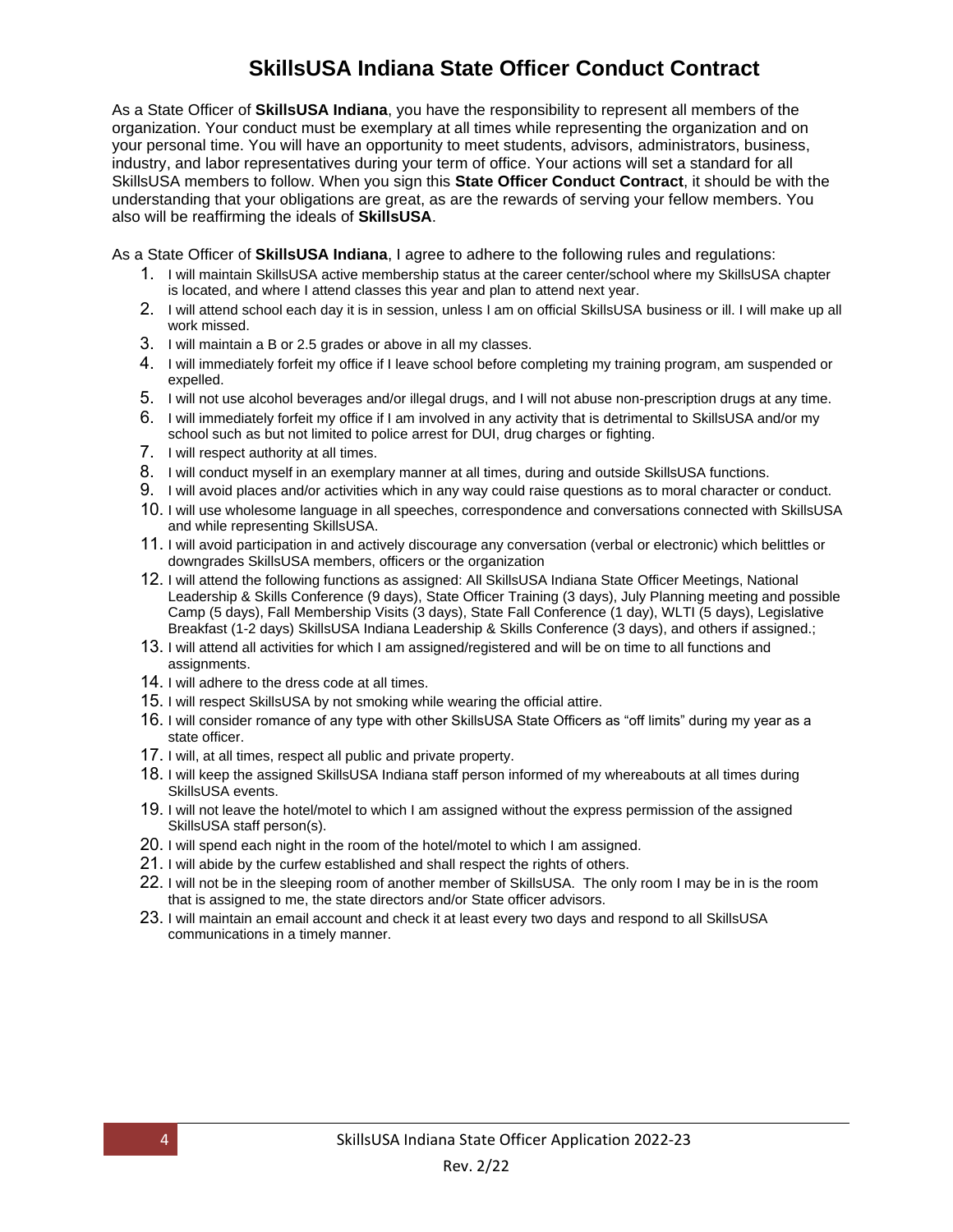## **Violations and Penalties**

Violations of items 1-23 will result in a warning and/or reprimand. Violations may be grounds for immediate disqualifications or suspension from an activity or office. The violator may be sent home at his/her own expense. Proper notification of the violation and action taken will be sent to the appropriate local education agency official(s) and parents or guardians.

I understand that, by signing this contract, if I am in violation of any of the preceding regulations and/or conduct myself in a manner unbecoming of a SkillsUSA State Officer, I may be removed from office or suspended from travel appearances. I further agree to accept the penalty imposed on me with the understanding that all such actions will be explained to me. I realize the severity of the penalty may increase with the severity of the violations.

#### **Signature of Candidate**:

**Typed or Printed Name**:

**Date**: \_\_\_\_\_\_\_\_\_\_\_\_\_\_\_\_\_\_\_\_\_\_\_\_\_\_\_\_\_\_\_\_\_\_\_\_\_\_\_\_\_\_\_

\_\_\_\_\_\_\_\_\_\_\_\_\_\_\_\_\_\_\_\_\_\_\_\_\_\_\_\_\_\_\_\_\_\_\_\_\_\_\_\_\_\_\_\_\_\_\_\_\_\_\_\_\_\_\_\_\_\_\_\_\_\_\_\_

\_\_\_\_\_\_\_\_\_\_\_\_\_\_\_\_\_\_\_\_\_\_\_\_\_\_\_\_\_\_\_\_\_\_\_\_\_\_\_\_\_\_\_\_\_\_\_\_\_\_\_\_\_\_\_\_\_\_\_\_\_\_\_\_\_

I have read and understand the SkillsUSA Indiana State Officer Contract and agree to support its guidelines and the above-named student to the best of my ability:

| <b>Parent/Guardian's Signature</b>          |
|---------------------------------------------|
| <b>SkillsUSA Local Advisor's Signature_</b> |
| <b>Principal Signature</b>                  |

**CTE Director** \_\_\_\_\_\_\_\_\_\_\_\_\_\_\_\_\_\_\_\_\_\_\_\_\_\_\_\_\_\_\_\_\_\_\_\_\_\_\_\_\_\_\_\_\_\_\_\_\_\_\_\_\_\_\_\_\_\_\_\_\_\_\_\_\_\_\_\_\_

Please send the completed application by **February 18, 2022** to: Karla Moore SkillsUSA Indiana Assistant Director PO Box 34689 Indianapolis, IN 46234 Email: [karla@skillsusaindiana.org](mailto:karla@skillsusaindiana.org)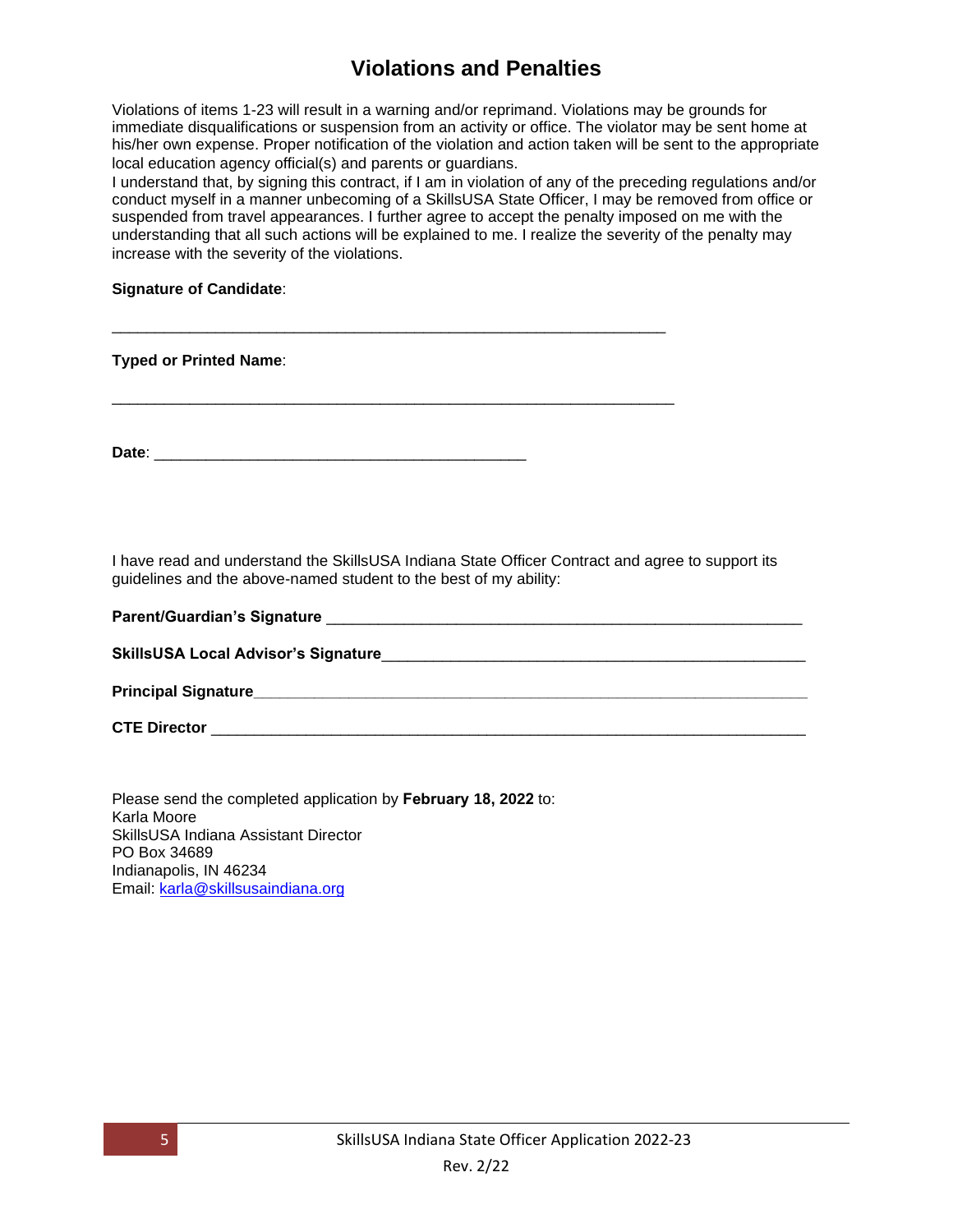# SkillsUSA Indiana State Officer Personal Data Form

| SkillsUSA Blazer Size ________________________                                                                 | Shirt Size |
|----------------------------------------------------------------------------------------------------------------|------------|
|                                                                                                                |            |
|                                                                                                                |            |
| Please answer all questions below in 50 words or less:                                                         |            |
| Employment History, Hobbies, Interest and Activities:                                                          |            |
|                                                                                                                |            |
|                                                                                                                |            |
| Why do you want to be a SkillsUSA Indiana State Officer?                                                       |            |
|                                                                                                                |            |
|                                                                                                                |            |
| What highlight experiences have you had in SkillsUSA which will help you become a successful State<br>Officer? |            |
|                                                                                                                |            |
|                                                                                                                |            |
|                                                                                                                |            |
| List any service or academic honors/ awards you have received.                                                 |            |
|                                                                                                                |            |
|                                                                                                                |            |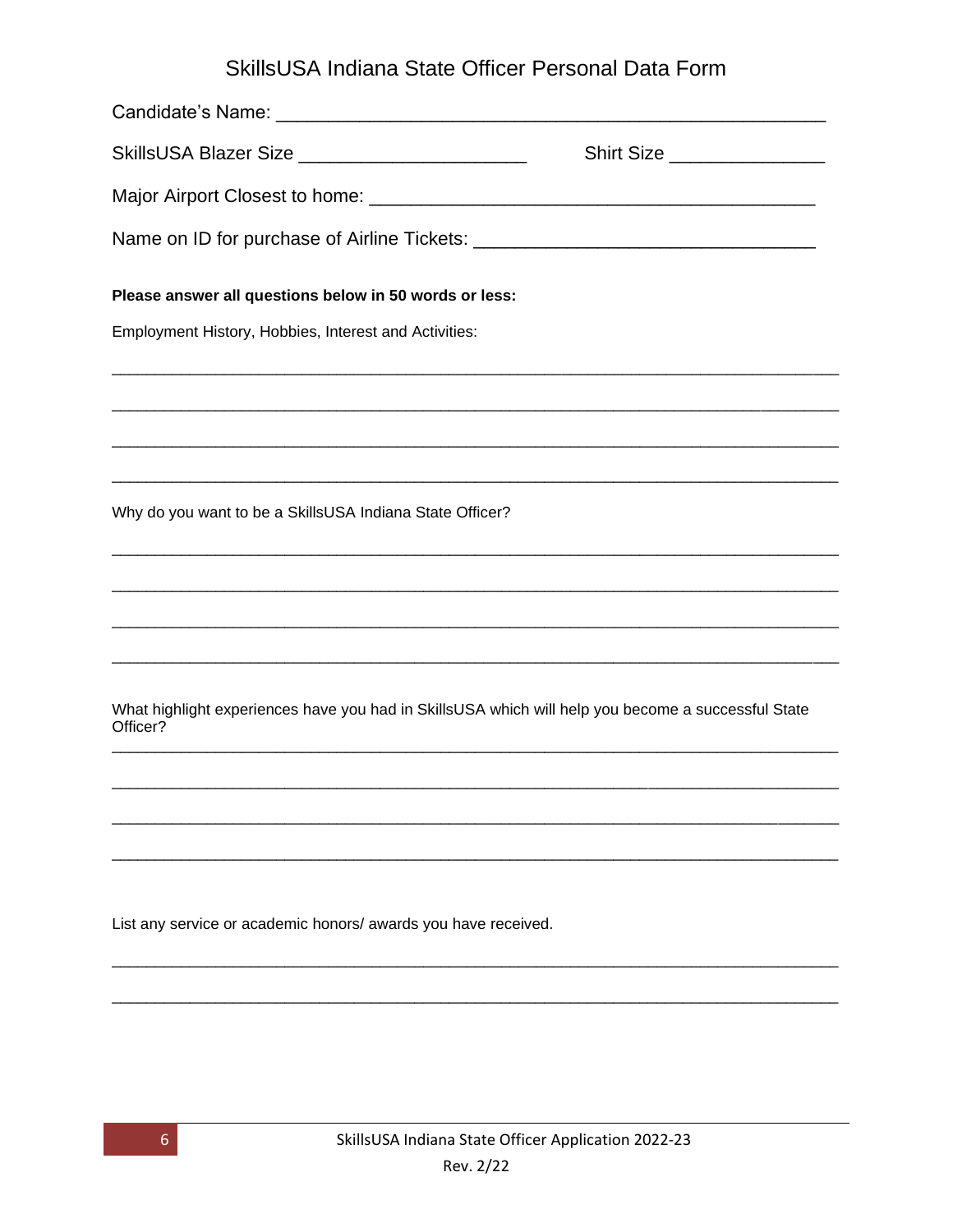What is the skilled trade program pathway you currently enrolled in and how has this prepared you for

#### leadership?

What do you see as the role of a State Officer and what would you like to accomplish during your term as a SkillsUSA State Officer?

If I asked your Advisor to describe you as a student in his/her class; what would they say about you?

Some public speaking will be necessary. Identify the activities that you have been a part of that give you experience in speaking before a group of people:

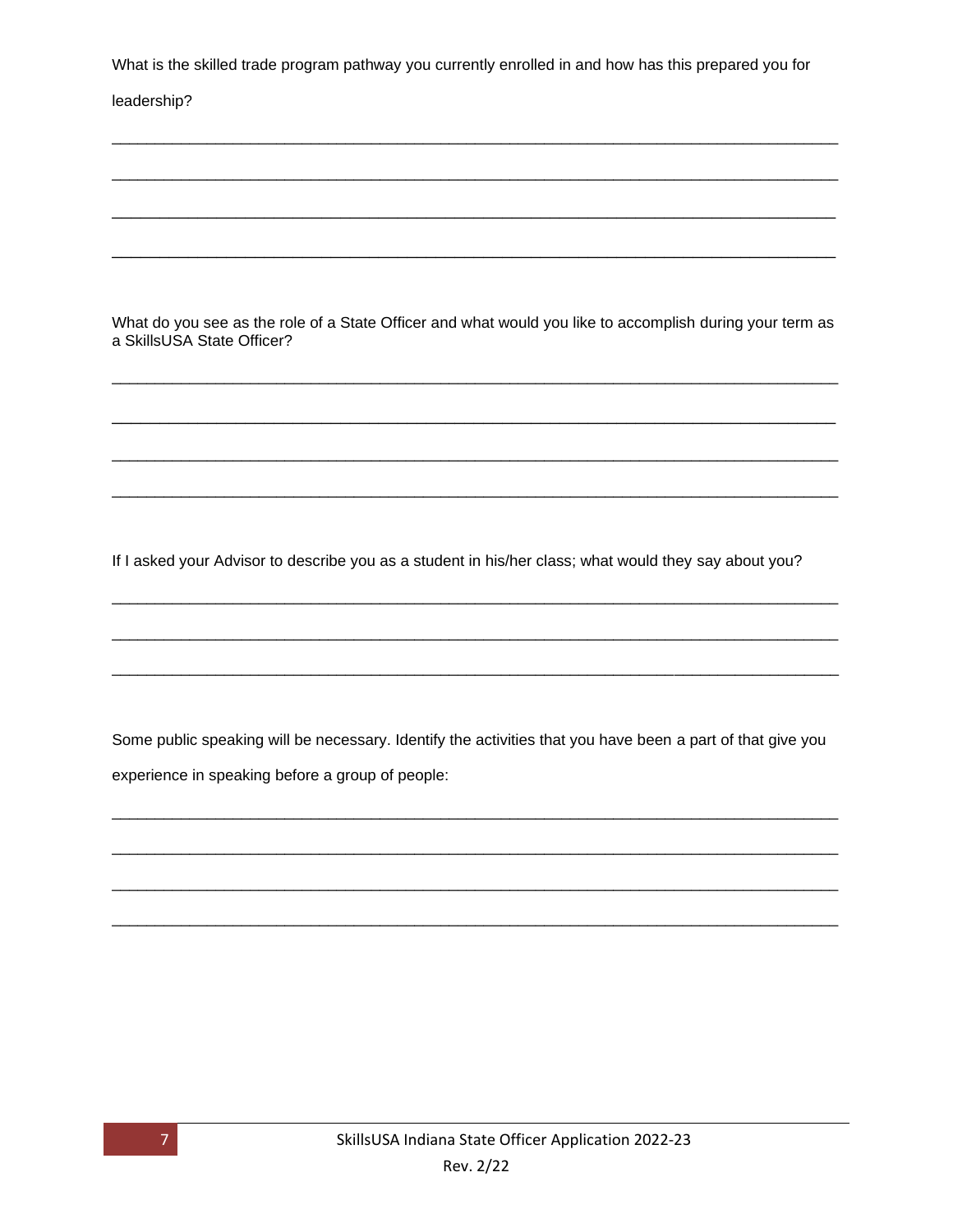### **Parent/Guardian's Contact Information**

| Parent/Guardian's Name(s)                     |                                                                                                                                                                                                                                                                                                                                                                                                  |
|-----------------------------------------------|--------------------------------------------------------------------------------------------------------------------------------------------------------------------------------------------------------------------------------------------------------------------------------------------------------------------------------------------------------------------------------------------------|
|                                               |                                                                                                                                                                                                                                                                                                                                                                                                  |
|                                               |                                                                                                                                                                                                                                                                                                                                                                                                  |
|                                               |                                                                                                                                                                                                                                                                                                                                                                                                  |
|                                               |                                                                                                                                                                                                                                                                                                                                                                                                  |
|                                               |                                                                                                                                                                                                                                                                                                                                                                                                  |
|                                               |                                                                                                                                                                                                                                                                                                                                                                                                  |
|                                               |                                                                                                                                                                                                                                                                                                                                                                                                  |
|                                               |                                                                                                                                                                                                                                                                                                                                                                                                  |
|                                               |                                                                                                                                                                                                                                                                                                                                                                                                  |
| Best way to contact you in case of emergency: |                                                                                                                                                                                                                                                                                                                                                                                                  |
|                                               |                                                                                                                                                                                                                                                                                                                                                                                                  |
|                                               | I, hearby, grant SkillsUSA and SkillsUSA Indiana my permission to take photos of my son/daughter and<br>use in publications, website and social media pages to promote SkillsUSA.                                                                                                                                                                                                                |
| Parent: __________                            | Candidate: _______ (INITIALS)                                                                                                                                                                                                                                                                                                                                                                    |
| SkillsUSA State officer.                      | I understand my student will be raising sponsorship for themselves if they are elected as an Indiana                                                                                                                                                                                                                                                                                             |
|                                               |                                                                                                                                                                                                                                                                                                                                                                                                  |
| removed from the State Officer team.          | I understand that if my son/daughter violates any of the SkillsUSA Indiana State Officer Conduct Contract,<br>does not raise their support, does not complete SkillsUSA Leadership responsibilities, he/she may be                                                                                                                                                                               |
|                                               |                                                                                                                                                                                                                                                                                                                                                                                                  |
|                                               | **I WILL ATTEND THE REQUIRED STUDENT/PARENT MEETING ON TBD                                                                                                                                                                                                                                                                                                                                       |
|                                               |                                                                                                                                                                                                                                                                                                                                                                                                  |
| email: karla@skillsusaindiana.org             | Please email and send the completed hard application to:<br>mailing address: Karla Moore, PO Box 34689, Indianapolis, IN 46234<br>If you have any questions regarding the application or the application process, please contact<br>Kelley Baker by phone, 317-667-8247 or email Karla Moore at karla@skillsusaindiana.org<br>All applications must be received no later than February 18, 2022. |